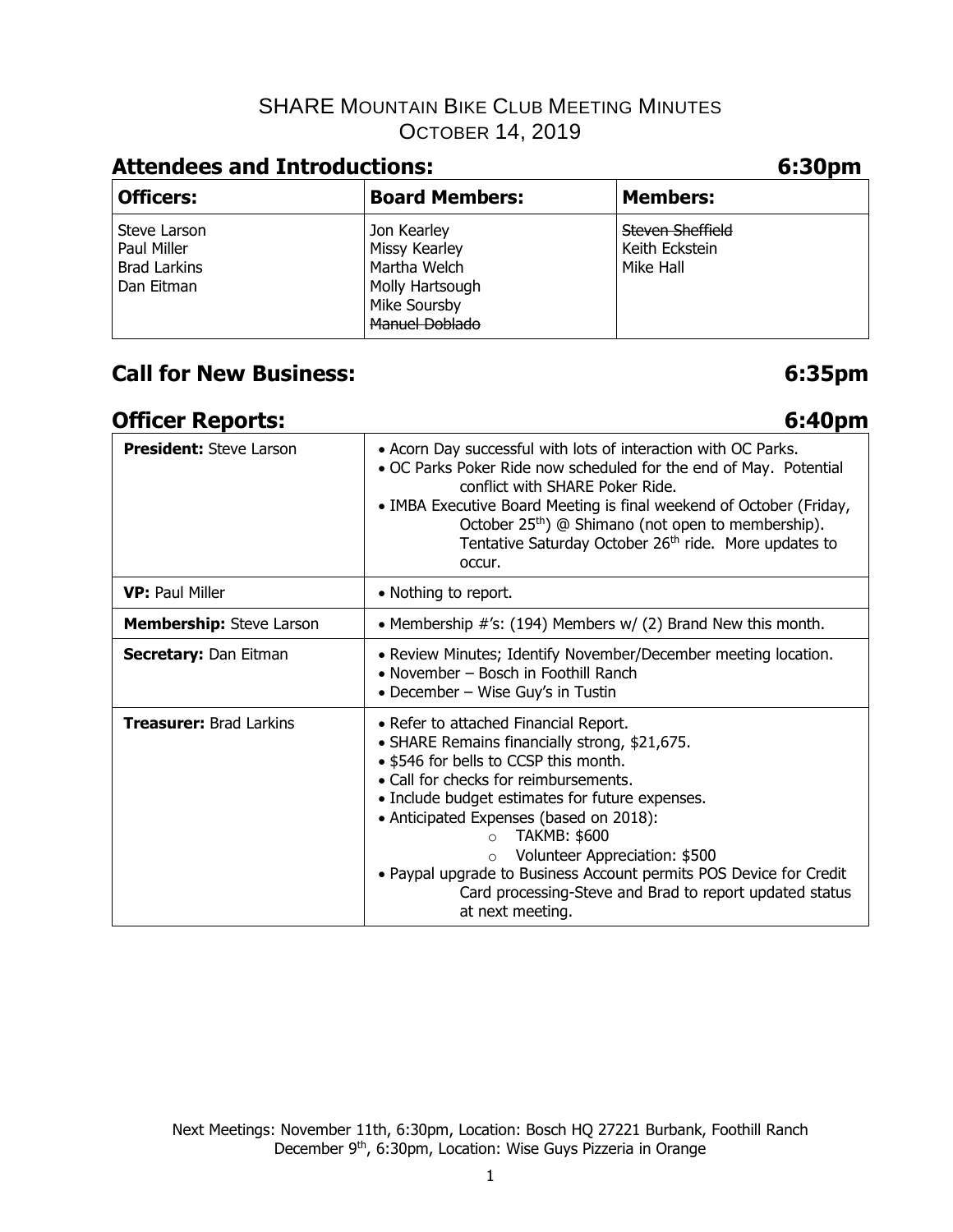| <b>Director Reports:</b>                    | 6:50pm                                                                                                                                                                                                                                                                                                                                                                                                                                                                                                                                                                                                                                                                                                                                                                                                                                                                            |  |
|---------------------------------------------|-----------------------------------------------------------------------------------------------------------------------------------------------------------------------------------------------------------------------------------------------------------------------------------------------------------------------------------------------------------------------------------------------------------------------------------------------------------------------------------------------------------------------------------------------------------------------------------------------------------------------------------------------------------------------------------------------------------------------------------------------------------------------------------------------------------------------------------------------------------------------------------|--|
| <b>Park Rep.:</b><br>Jon Kearley            | • New Trail Boss Tool Request. (6) Kits requested. Estimate to Brad.<br>• New Signs are being installed in all parks.<br>• Individual Park Reps are still being sought.<br>• Repair station at top of Chutes in Santiago Oaks was installed by<br>OC Parks.<br>. OC Parks is great at fire watch, but doesn't deal with storm<br>impacts.<br>. OC Parks needs to have Trail Boss Volunteers with real impact.<br>. Updated Link to shared Google Spreadsheet for Rangers to Board<br>Members (intentionally excluded from minutes).                                                                                                                                                                                                                                                                                                                                               |  |
| <b>Volunteer/Bells:</b><br>Martha Welch     | • Current bell inventory stands $@ +/-500$ ea.<br>• Acquire new bells; target 2,000 ea. in variety of colors.<br>· Positive feedback on bell program continues.<br>• Reach out to overall membership to staff distribution locations on<br>the weekends.                                                                                                                                                                                                                                                                                                                                                                                                                                                                                                                                                                                                                          |  |
| <b>Event/Activities:</b><br>Molly Hartsough | • Dan Eitman – October Membership Appreciation Lunch: Sunday,<br>October 28. Registration same as last year. No<br>organized rides/routes this year.<br>$\bullet$ TAKMTB - 11/2<br>Ice and Coolers - Kearleys<br>$\bullet$<br>Ride Leader Coordinator - Brad Larkins, routes TBD on<br>$\bullet$<br>ability.<br>Ride Leader Outreach - Steve Larson<br>$\bullet$<br>Permit - Steve Larson has permit application and spot is<br>$\bullet$<br>booked.<br>Fees - Brad Larkins<br>$\bullet$<br>Trailer - Brad Larkins<br>$\bullet$<br>SWAG - Stephen and Toby (TBD)<br>$\bullet$<br>Food - Supplies by Kearleys; Preparation by Colin<br>$\bullet$<br>Food Prep is confirmed to be Colin. Acquisition by<br>$\bullet$<br>Kearleys.<br>Waivers - Kearleys<br>$\bullet$<br>IMBA TAKMTB Number Plates - Kearleys<br>$\bullet$<br>Colored wrist bands for all participants.<br>$\bullet$ |  |
| <b>Communications:</b><br>Vacant            | · Wikipedia Creation-Dan Eitman<br>• Bi-Weekly Communication<br>• (1) Week after each Board Meeting and (1) Week before each<br>meeting. Email to go out via IMBA System.-Dan Eitman<br>to take over for Steve L.                                                                                                                                                                                                                                                                                                                                                                                                                                                                                                                                                                                                                                                                 |  |
| Sponsorship:<br>Manuel Doblado              | • No report.<br>• Toby is working on SWAG.                                                                                                                                                                                                                                                                                                                                                                                                                                                                                                                                                                                                                                                                                                                                                                                                                                        |  |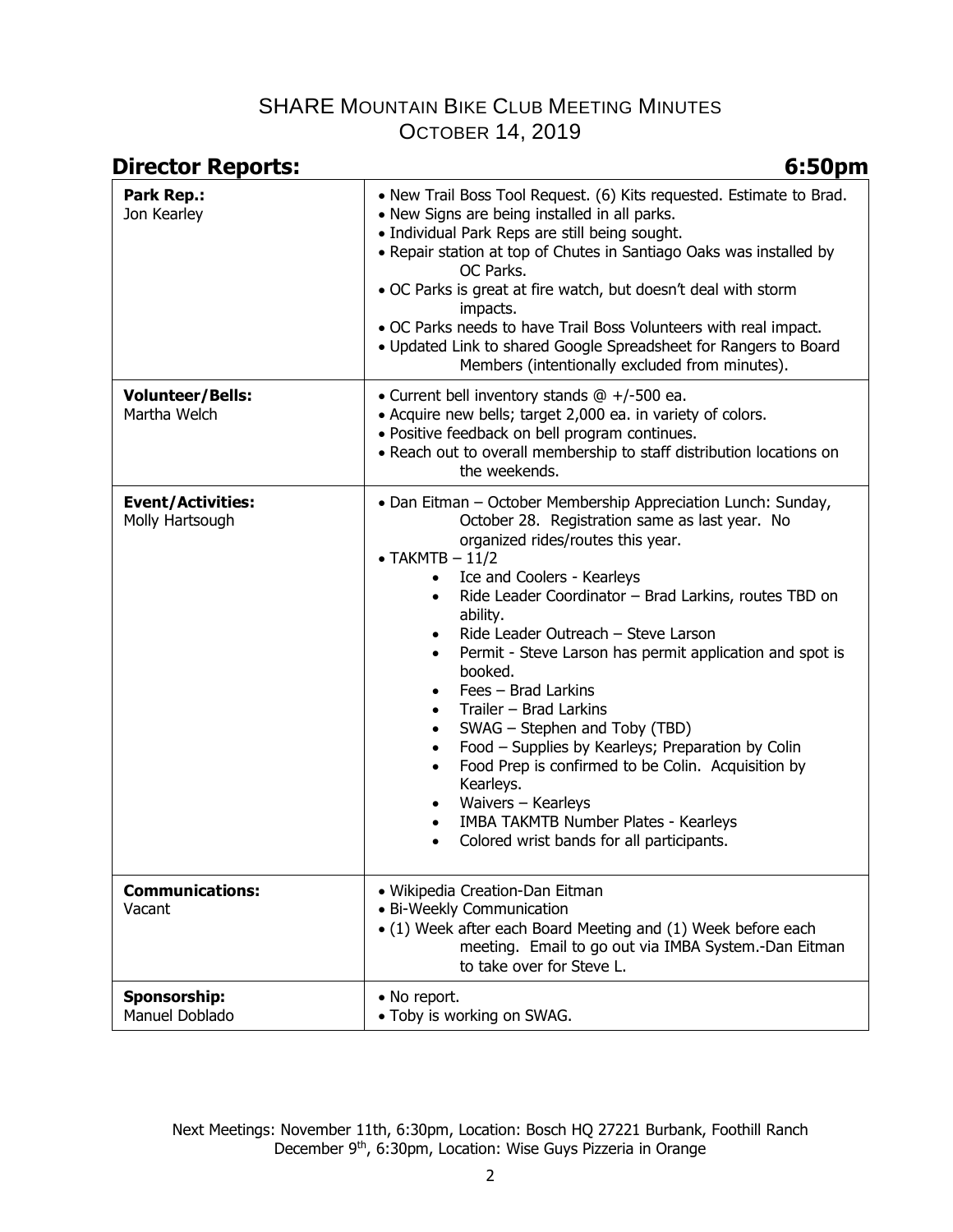| <b>Park/Area Reports:</b>                   | 7:00pm                                                                                                                                                                                                                                                                                                                                                                                                                             |  |
|---------------------------------------------|------------------------------------------------------------------------------------------------------------------------------------------------------------------------------------------------------------------------------------------------------------------------------------------------------------------------------------------------------------------------------------------------------------------------------------|--|
| <b>Gov't/Land Manager</b><br><b>Reports</b> | . OC Parks Recommended that OC Supervisors Approve the Interim<br>Recreation and Resource Management Plan for the 2014<br>Irvine Ranch Open Space Donated Lands<br>$\bullet$ Link:<br>http://www.ocpublicworks.com/ds/planning/projects/3rd_district/ip_19_044_irvine_ranch                                                                                                                                                        |  |
| <b>Crystal Cove</b>                         | • Bell program is a success.<br>• Request to do brushing on Ticketron-Keith to Coordinate                                                                                                                                                                                                                                                                                                                                          |  |
| <b>LCWP</b>                                 | • LCF will not be pursuing "heavy-lifting" work. Limited to simple<br>brushing via volunteer efforts through the foundation.<br>Treadwork focus will be sourced to outside contractors as a<br>professional resource. Volunteers supplement the work.<br>SHARE should partner with OC Parks and LCF to identify<br>priorities and needs for targeted volunteer work.<br>. With enough Pro-Active efforts, damage can be minimized. |  |
| <b>Aliso/Wood Canyons</b>                   | • See above.                                                                                                                                                                                                                                                                                                                                                                                                                       |  |
| <b>Whiting Ranch</b>                        | • New ranger is moving on.                                                                                                                                                                                                                                                                                                                                                                                                         |  |
| <b>Santiago Oaks</b>                        | • New signage is slowly appearing.<br>• Jon K. is doing "ride with a ranger", including on the Tandem.<br>• Proper SHARE maintenance shows what "critical mass", trust, and<br>proper design can achieve.                                                                                                                                                                                                                          |  |
| <b>Peters Canyon</b>                        | • Ranger Steve Jax.                                                                                                                                                                                                                                                                                                                                                                                                                |  |
| <b>O'Neill</b>                              | • Refer to Acorn Day Report.<br>• Unauthorized trail was eliminated.                                                                                                                                                                                                                                                                                                                                                               |  |
| <b>IOSP/IRC</b>                             | • No report.                                                                                                                                                                                                                                                                                                                                                                                                                       |  |
| <b>Caspers</b>                              | • No report.                                                                                                                                                                                                                                                                                                                                                                                                                       |  |
| <b>Chino Hills</b>                          | • No report.                                                                                                                                                                                                                                                                                                                                                                                                                       |  |
| <b>San Onofre</b>                           | • No report.                                                                                                                                                                                                                                                                                                                                                                                                                       |  |
| <b>Other Areas</b>                          | • It's fire season. Red flag days are subject to park closures.                                                                                                                                                                                                                                                                                                                                                                    |  |

# **Old Business: 7:15pm**

- 1. How does SHARE and NICA leverage our shared goals and common interests?
	- a. Steve Larson Nothing to report. Follow up in the future. NICA finishing up in May. Change in leadership at NICA may be occurring.
		- b. Partnership with Bike Shops/Donations/NICA
		- c. Continue to find opportunities for Racing Locations.-**Target OC Parks for and Event Venue**
		- d. NICA (South) is splitting into (2) separate groups, pushing for possibilities for an OC Venue.
- 2. Update on Blog Posts to Website.
	- a. Blog topics: A Racer's View (October)-Dan Eitman, Trail Work (November) by Jon Kearley. Forward to Mike Soursby for publications as a "Post", not a "Blog".
- 3. SHARE SWAG for 2019-2020:

Next Meetings: November 11th, 6:30pm, Location: Bosch HQ 27221 Burbank, Foothill Ranch December 9th, 6:30pm, Location: Wise Guys Pizzeria in Orange